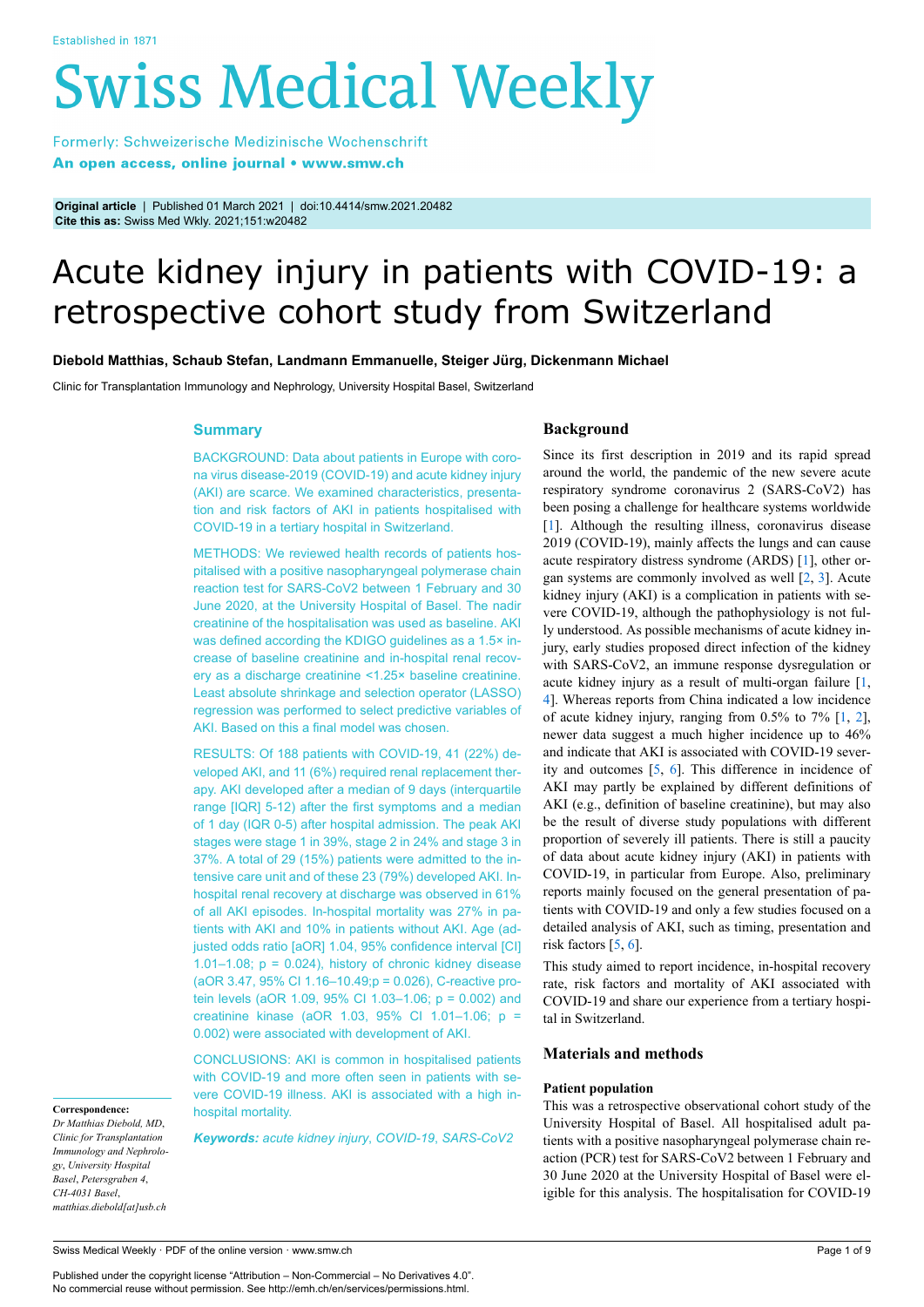or hospitalisation during which a positive PCR test was obtained was used for this analysis. Subsequent hospitalisations were not included. By the time of this analysis, all patients had either died or had been discharged from the hospital. In reporting these results, we adhered to the STROBE reporting guidelines [[7](#page-5-6)]. A checklist is provided in the appendix. The institutional review board approved this research, allowing for analysis of patient data if general consent was not withdrawn. The study adheres to the Declaration of Helsinki.

#### **Definitions**

Data on patient demographics, medical history, medication and laboratory test results were collected from the electronic health records. AKI was defined according to the serum creatinine criteria of the 2012 KDIGO clinical practice guideline for acute kidney injury  $[8]$  $[8]$  $[8]$  – as an increase in serum creatinine ≥1.5 times baseline, which is known or presumed to have occurred within the prior 7 days. The nadir creatinine of the hospitalisation was used as baseline creatinine. We were unable to use the urine output criteria to define AKI as it was not regularly documented. In-hospital renal recovery was defined as a discharge creatinine value less than 1.25 times baseline creatinine [\[9\]](#page-5-8).

Chronic kidney disease was defined as a persistent estimated glomerular filtration rate (eGFR) below 60 ml/min/1.73 m<sup>2</sup> during the hospitalisation, which was not presumed to be a cause of unrecovered AKI. Diabetes and history of hypertension were defined as present if documented in the final discharge letter and corresponding medication was prescribed. Chronic heart failure was defined as present if documented in the final discharge letter and an echocardiography report was available using the European Society of Cardiology Clinical Practice Guidelines definitions [[10\]](#page-5-9). Coronary and peripheral artery disease were defined as present if documented in the final discharge letter.

Urine microscopy was not routinely performed, but was at the discretion of the treating physician. White blood cells and red blood cells were counted per field of view. If available, these values were used in this analysis. If no urine microscopy was performed, values from automated urinalysis were used if available. Proteinuria was estimated by dipstick analysis.

#### **Outcomes**

The primary outcome was the development of AKI. Secondary outcomes included need for renal replacement therapy, in-hospital renal recovery and overall mortality.

#### **Statistical analysis**

Analyses were performed using R (Version 4.0.2, R Core Team 2019. R: A language and environment for statistical computing. R Foundation for Statistical Computing, Vienna, Austria [https://www.R-project.org/\)](https://www.r-project.org/). All hypothesis testing was two-tailed and an alpha level of <0.05 was considered statistically significant. Discrete variables are expressed as counts (percentage) and continuous variables as median and interquartile range (IQR). Comparisons between groups were made using Kruskal-Wallis test and Pearson's chi-square test, as appropriate. Logistic regression was used to explore risk factors for the development of AKI. To build a multivariable regression model and giv-

Published under the copyright license "Attribution – Non-Commercial – No Derivatives 4.0". No commercial reuse without permission. See http://emh.ch/en/services/permissions.html.

en the low event rate, we studied all baseline characteristics as potential predictors of AKI using least absolute shrinkage and selection operator (LASSO) regression [\[11](#page-5-10)]. A mean cross-validated error within one standard error of the minimum defined the shrinkage factor lambda. Body mass index (BMI), d-dimer and lactate dehydrogenase were missing in 60%, 34% and 10% of patients, respectively, and were therefore not included in the regression model. Based on the regression analysis results, we chose a final model, forcing age into the model as a known predictor of AKI. Areas under the receiver operating characteristic (ROC) curve (AUC) were used to assess the model performance, model calibration was assessed visually by plotting predicted versus observed probabilities.

The association of in-hospital mortality and AKI was assessed using logistic regression analysis. An adjusted analysis was performed with age as a potential confounder which has been reported to be associated with in-hospital mortality in patients with COVID-19 [\[12](#page-5-11)]. No imputation was used to address missing values.

#### **Results**

#### **Patients and demographics**

From 1 February to 30 June of 2020, 188 hospitalised patients with a positive PCR test for SARS-CoV2 were included in this study. Detailed baseline characteristics of the study population are summarised in [table 1](#page-2-0)**.** AKI occurred in 22% of patients. Patients with AKI were older, predominantly men with a history of hypertension and chronic kidney disease. Laboratory studies identified higher white blood cell count, higher C-reactive protein levels, higher lactate dehydrogenase and lower lymphocyte count in patients suffering from COVID-19-associated AKI. Preadmission medication more often included angiotensin-II receptor blockers. No differences were found regarding angiotensin converting-enzyme (ACE) inhibitors. No patient had a history of maintenance dialysis.

#### **Incidence, timing and severity of acute kidney injury**

Of all patients admitted, 41 (22%) developed AKI and of these, 11 (27%) required renal replacement therapy. AKI developed after a median of 9 days (IQR 5–12) after occurrence of the first symptoms and a median of 1 day (IQR 0–5) after hospital admission. Renal replacement therapy was initiated after a median of 14 days (IQR 8.5–16.5) after first symptoms and 5 days (IQR 1–7) after hospital admission. AKI stages were stage 1 in 39%, stage 2 in 24% and stage 3 in 37%. Of the 29 (15%) patients who were admitted to the intensive care unit (ICU), 23 (79%) developed AKI. The higher the AKI stage, the more patients were admitted to the ICU within this group. ([fig. 1\)](#page-2-1) The peak AKI stages in patients admitted to the ICU were stage 1 in 26%, stage 2 in 22% and stage 3 in 52%. Patients who required renal replacement therapy were all treated in the ICU for a median of 7 days (IQR 2–17).

Urine microscopy was available in 16 (39%) and automated urine analysis in 11 (27%) patients within 24 hours before or 48 hours after the development of AKI. Microscopic evaluation predominantly (65%) indicated acute tubular injury with granular and muddy brown casts. Of 27 pa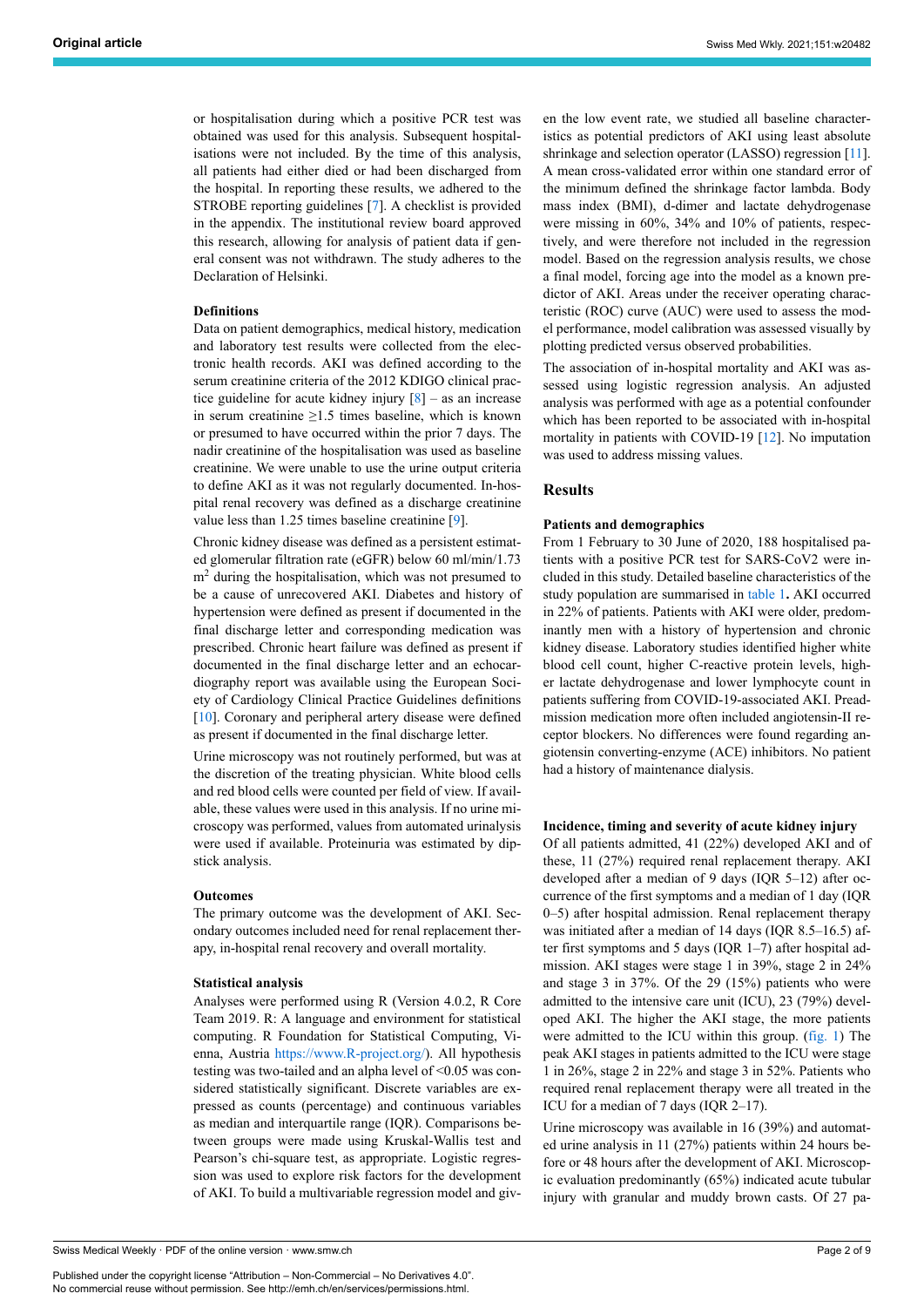tients with AKI and urine analysis, 48% had haematuria, 56% had leucocyturia visually or by automated urinalysis and 96% had proteinuria measured by dipstick analysis.

<span id="page-2-1"></span>

#### **In-hospital renal recovery**

Renal recovery at discharge was observed in 61% of all AKI episodes and 80% of AKI episodes not requiring renal replacement therapy. Of the 11 patients requiring renal replacement therapy, 5 (45%) patients died and 1 patient (9%) was still in need of dialysis at discharge. Renal recovery rates stratified by AKI stage were 88% for stage I, 80% for stage II and 20% for stage III.

#### **Predictors of AKI**

Univariable analysis showed that age, male sex, history of chronic kidney disease, history of hypertension, higher white blood cell count, higher C-reactive protein levels, higher creatinine kinase, higher potassium levels, preadmission medication with angiotensin-II receptor or ACE inhibitors and diuretics were associated with the development of AKI. [\(table 2](#page-3-0)) The regression model was performed on 178 cases, 10 cases (1 patient with AKI) were omitted due to missing values. (supplementary [table S2](#page-7-0) in the appendix). Independent predictors of AKI were age (adjusted odds ratio [aOR] 1.04, 95% confidence interval [CI]  $1.01-1.08$ ;  $p = 0.024$ ), history of chronic kidney disease (aOR 3.47, 95% CI 1.16–10.49; p = 0.026), C-reactive

#### <span id="page-2-0"></span>**Table 1:** Baseline characteristics.

| Variable                                    | Overall<br>$(n = 188)$ | No AKI<br>$(n = 147)$ | AKI<br>$(n = 41)$   | p-value |
|---------------------------------------------|------------------------|-----------------------|---------------------|---------|
| Demographics                                |                        |                       |                     |         |
| Age (years)                                 | 62 (48-73)             | 59 (46-72)            | 67 (60-77)          | 0.002   |
| Male $(\%)$                                 | 115(61)                | 83 (56)               | 32 (78)             | 0.018   |
| <b>Medical history</b>                      |                        |                       |                     |         |
| CKD(%)                                      | 28 (15)                | 13(9)                 | 15(37)              | < 0.001 |
| Hypertension (%)                            | 86 (46)                | 59 (40)               | 27 (66)             | 0.004   |
| Diabetes (%)                                | 35(19)                 | 25(17)                | 10(24)              | 0.363   |
| Chronic heart failure (%)                   | 12(6)                  | 7(5)                  | 5(12)               | 0.139   |
| COPD/asthma (%)                             | 23 (12)                | 17 (12)               | 6(15)               | 0.595   |
| Active cancer                               | 14(7)                  | 12(8)                 | 2(5)                | 0.738   |
| Coronary artery disease (%)                 | 27(14)                 | 18 (12)               | 9(22)               | 0.133   |
| Peripheral artery disease                   | 5(3)                   | 2(1)                  | 3(7)                | 0.070   |
| BMI $(kg/m2)*$                              | 28.0 (24.8-31.0)       | 27.0 (24.0-30.2)      | $30.5(28.5 - 33.2)$ | 0.020   |
| Laboratory results on admission             |                        |                       |                     |         |
| Haemoglobin (g/l)                           | 135 (124-147)          | 136.0 (125-147)       | 132 (120-145)       | 0.551   |
| White blood cell count (10 <sup>9</sup> /l) | $6.1(4.5 - 8.3)$       | $6.0(4.3 - 7.6)$      | $7.7(5.3 - 10.1)$   | 0.004   |
| Lymphocyte count $(10^9/l)$                 | $1.0(0.7-1.4)$         | $1.1(0.8-1.4)$        | $0.6(0.4-1.1)$      | < 0.001 |
| Platelet count (10 <sup>9</sup> /l)         | 210 (159-277)          | 215 (172-277)         | 178 (136-276)       | 0.120   |
| C-reactive protein (mg/l)                   | 43 (16-103)            | $35(12 - 72)$         | 104 (48-163)        | < 0.001 |
| D-dimer $(mg/l)^{\dagger}$                  | $0.7(0.4 - 1.6)$       | $0.6(0.4-1.2)$        | $1.2(0.5-4.2)$      | 0.012   |
| Lactate dehydrogenase (U/I)                 | 295 (222-408)          | 265 (208-360)         | 395 (283-485)       | < 0.001 |
| Creatinine kinase (U/I)                     | 97 (60-198)            | 85 (53-139)           | 212 (130-434)       | < 0.001 |
| Sodium (mmol/l)                             | 136 (133-139)          | 136 (133-139)         | 136 (133-139)       | 0.634   |
| Potassium (mmol/l)                          | $3.9(3.6 - 4.2)$       | $3.9(3.6 - 4.1)$      | $4.1(3.8 - 4.8)$    | 0.009   |
| Serum creatinine (mmol/l)                   | 78 (63-98)             | 74 (61-89)            | 121 (78-201)        | < 0.001 |
| Blood urea nitrogen (mmol/l)                | $5.2(3.8 - 7.3)$       | $4.7(3.6 - 6.1)$      | $8.7(5.7-19.3)$     | < 0.001 |
| <b>Preadmission medication</b>              |                        |                       |                     |         |
| Angiotensin converting-enzyme inhibitor (%) | 29 (15)                | 23(16)                | 6(15)               | 1.000   |
| Angiotensin-II receptor blocker (%)         | 47 (25)                | 30(20)                | 17(41)              | 0.008   |
| Loop diuretic (%)                           | 17(9)                  | 13(9)                 | 4(10)               | 0.767   |
| Thiazide (%)                                | 22 (12)                | 14(10)                | 8(20)               | 0.098   |
| Diuretics other (%)                         | 3(2)                   | 0(0)                  | 3(7)                | 0.010   |
| Hospitalisation                             |                        |                       |                     |         |
| Length of stay (days)                       | $6(4-10)$              | $6(4-8)$              | $15(7-25)$          | < 0.001 |

AKI = acute kidney injury; BMI = body mass index; CKD = chronic kidney disease; COPD = chronic obstructive pulmonary disease Values are number (percentage) or median (interquartile range); p-values comparing no-AKI with AKI were calculated using a Mann–Whitney U-test for continuous variables and Fisher's exact test for categorical variables. Missing in 60%, † missing in 34%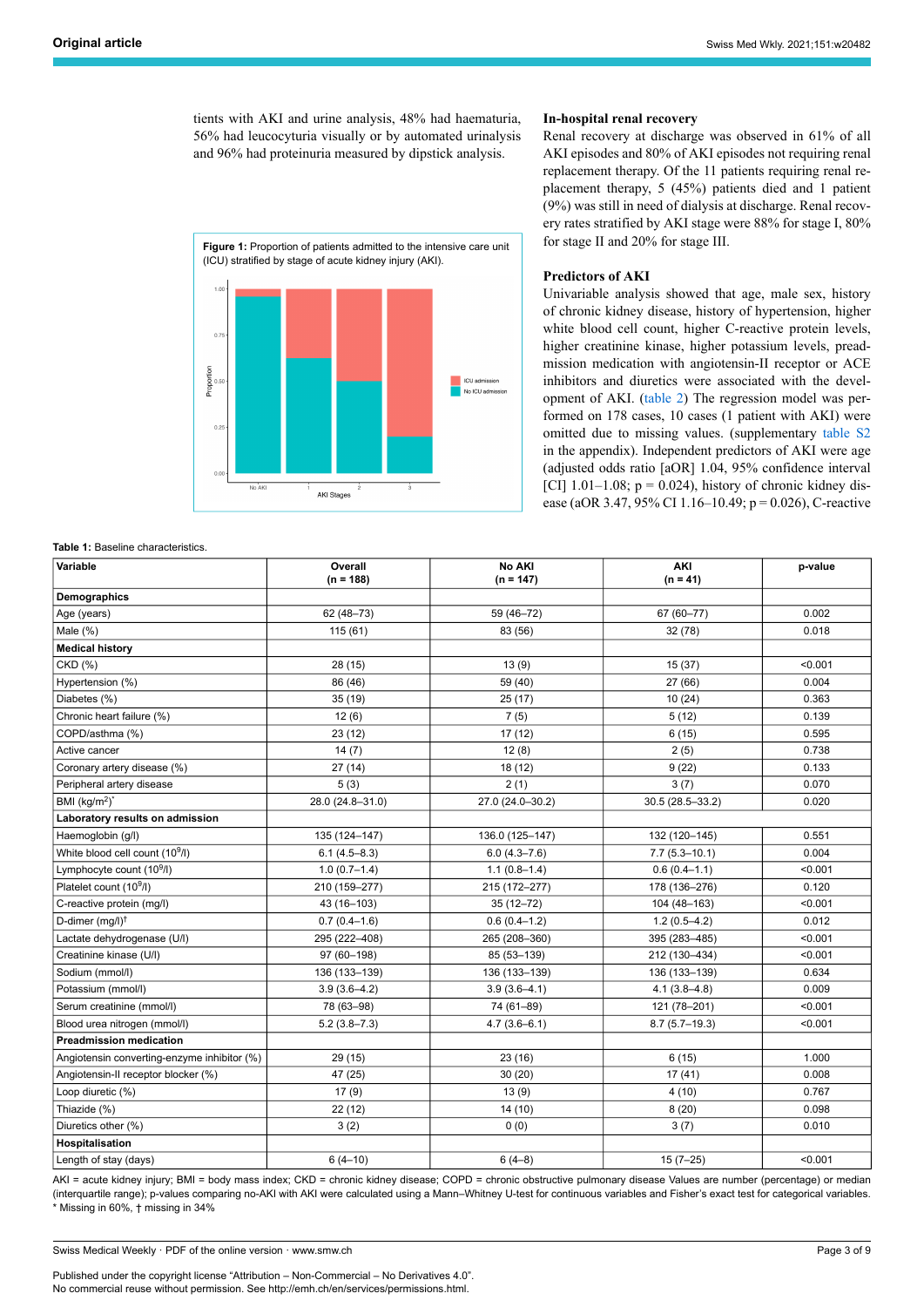protein levels (aOR 1.09, 95% CI 1.03–1.16; p=0.002) and creatinine kinase (aOR 1.03, 95% CI 1.01–1.06; p  $= 0.002$ ). The AUC for the model was 0.76 (95% CI 0.69–0.84). More details on the regression model performance are provided in the appendix.

#### **Mortality**

<span id="page-3-1"></span>Overall, 10% of patients died during hospitalisation. Inhospital mortality was significantly higher in patients with AKI than patients with no AKI (5% vs 27%; p <0.001). An increase in stage of AKI corresponded with an increase in in-hospital mortality ([fig. 2](#page-3-1)). The highest mortality was documented in patients with stage III and patients requiring renal replacement therapy. AKI was associated with inhospital death (OR 7.33, 95% CI 2.67-21.43; p < 0.001), also after adjustment for age (aOR 5.79, 95% CI 1.98–18.18;  $p = 0.002$ ). [Table 3](#page-3-2) summarises key differences from other studies investigating AKI in patients with COVID-19.

#### **Discussion**

In this retrospective analysis, we investigated the incidence, presentation, recovery rates and risk factors of AKI associated with COVID-19. We report six major findings. First, in our centre, 22% of patients with COVID-19 experienced an episode of acute kidney injury during hospitalisation. Second, AKI occurs more often in patients in need of intensive care and the severity of AKI seems to corre-



<span id="page-3-0"></span>

| Variables                                                | <b>Univariable</b> |                |         | <b>Multivariable</b> |                |         |
|----------------------------------------------------------|--------------------|----------------|---------|----------------------|----------------|---------|
|                                                          | <b>OR</b>          | 95% CI         | p-value | aOR                  | 95% CI         | p-value |
| Age, years                                               | 1.04               | $1.02 - 1.07$  | 0.002   | 1.04                 | $1.01 - 1.08$  | 0.024   |
| Male gender                                              | 2.42               | $1.11 - 5.76$  | 0.033   |                      |                |         |
| <b>CKD</b>                                               | 5.77               | 2.46-13.82     | < 0.001 | 3.47                 | $1.16 - 10.49$ | 0.026   |
| Hypertension                                             | 2.89               | $1.41 - 6.15$  | 0.005   |                      |                |         |
| <b>Diabetes</b>                                          | 1.58               | $0.66 - 3.60$  | 0.284   |                      |                |         |
| Chronic heart failure                                    | 3.14               | $0.86 - 11.03$ | 0.071   |                      |                |         |
| COPD/asthma                                              | 1.09               | $0.34 - 3.01$  | 0.876   |                      |                |         |
| Active cancer                                            | 0.75               | $0.11 - 3.08$  | 0.726   |                      |                |         |
| Coronary artery disease                                  | 2.07               | $0.81 - 5.00$  | 0.114   |                      |                |         |
| Peripheral artery disease                                | 3.58               | $0.42 - 30.63$ | 0.210   |                      |                |         |
| Haemoglobin (g/l)*                                       | 1.00               | $0.98 - 1.02$  | 0.718   |                      |                |         |
| White blood cell count (10 <sup>9</sup> /l) <sup>*</sup> | 1.12               | $1.03 - 1.23$  | 0.008   |                      |                |         |
| Lymphocyte count (10 <sup>9</sup> /l) <sup>*</sup>       | 0.98               | $0.69 - 1.25$  | 0.879   |                      |                |         |
| Platelet count (10 <sup>9</sup> /l) <sup>*</sup>         | 1.00               | $0.99 - 1.00$  | 0.267   |                      |                |         |
| C-reactive protein $(mg/l)^{\dagger}$                    | 1.12               | $1.07 - 1.19$  | < 0.001 | 1.09                 | $1.03 - 1.16$  | 0.002   |
| Creatinine kinase (U/I) <sup>†</sup>                     | 1.04               | $1.02 - 1.06$  | < 0.001 | 1.03                 | $1.01 - 1.06$  | 0.002   |
| Sodium (mmol/l)*                                         | 1.01               | $0.94 - 1.09$  | 0.732   |                      |                |         |
| Potassium (mmol/l)*                                      | 2.56               | $1.42 - 4.81$  | 0.002   |                      |                |         |
| ARB                                                      | 2.40               | $1.12 - 5.08$  | < 0.001 |                      |                |         |
| ACE-I                                                    | 1.04               | $0.36 - 2.6$   | 0.936   |                      |                |         |
| ACE-I or ARB                                             | 2.15               | $1.06 - 4.43$  | 0.035   |                      |                |         |
| <b>Diuretics</b>                                         | 2.32               | $1.05 - 5.02$  | 0.034   |                      |                |         |

ACE-I = angiotensin converting-enzyme inhibitors; aOR = adjusted odds ratio; ARB = angiotensin-II receptor blockers; CI = confidence interval; CKD = chronic kidney disease; COPD = chronic obstructive pulmonary disease; OR = odds ratio The multivariable covariates were chosen using LASSO Regression. \* per 1-unit increase, † per 10-unit increase

<span id="page-3-2"></span>**Table 3:** Data on acute kidney injury in patients with COVID-19 from different analyses.

| Analysis                           | Study population n | Age                | <b>AKI Incidence</b> | <b>Need for RRT</b> | <b>In-hospital Mortality</b> |
|------------------------------------|--------------------|--------------------|----------------------|---------------------|------------------------------|
| Cheng et al [13] China             | 1392               | 65 (50-71)         | 7%                   | <b>NR</b>           | 14%                          |
| Xheng et al [14] China             | 555                | $52(36-64)$        | 6%                   | <b>NR</b>           | 5%                           |
| Hirsch et al [ <mark>5] USA</mark> | 5449               | 64 (52-75)         | 36.6%                | 14.3%               | 16.3%                        |
| Chan et al [6] USA                 | 3993               | 64 (56-78)         | 46%                  | 19%                 | 27%                          |
| Russo et al [15] Italy             | 777                | $70(16)^{\dagger}$ | 22.6%                | 12%                 | 35%                          |
| Our analysis                       | 188                | 62 (48-73)         | 22%                  | 6%                  | 10%                          |

AKI = acute kidney injury; NR = not reported; RRT = renal replacement therapy Values are median and (interquartile range) or mean (standard deviation)<sup>†</sup>. AKI was defined according to KDIGO criteria. \* Mortality after a mean follow-up of 35 ± 22 days. Comparability is limited by the small sample size in our analysis.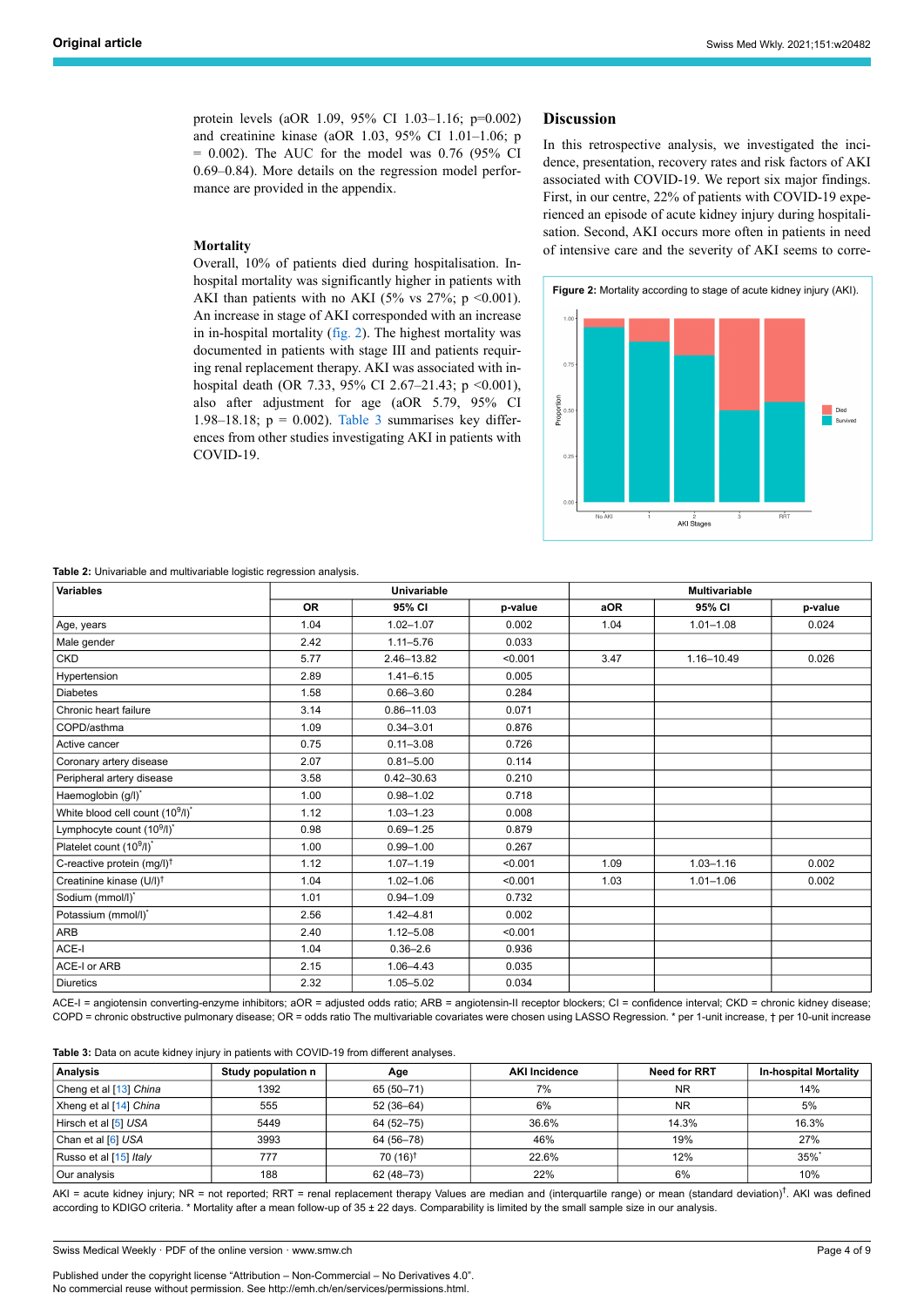late with severity of the disease. Third, in-hospital renal recovery was achieved in 61% of all AKI episodes, 80% of AKI episodes not requiring renal replacement therapy, but only 20% of stage III AKI. Fourth, our analysis indicated proteinuria and acute tubular injury to be common manifestations of AKI. Fifth, traditional risk factors such as age and history of chronic kidney disease, as well as C-reactive protein and creatine kinase levels were identified as independent predictors of AKI. Sixth, we found AKI to be strongly associated with in-hospital mortality.

These results extend and corroborate findings of previous studies establishing the important role of kidney involvement in patients hospitalised with COVID-19.

Substantial differences in AKI rates have been reported from within and especially between different countries. Studies from China report an AKI incidence of 0.5–7%, whereas studies from the United States report an incidence rate between  $36.5\%$  $36.5\%$  $36.5\%$  and  $46\%$  [\[2,](#page-5-1) [5,](#page-5-4) 6, [13](#page-5-12)]. The incidence of AKI observed in our study was 22%, which was in between these two estimates. There are several possible reasons for the different incidence rates, as discussed previously [\[13](#page-5-12)]. First, our study population had higher rates of traditional risk factors for AKI, such as hypertension and chronic kidney disease, compared with analyses from China.

Also, different approaches were used for the definition of baseline creatinine values, with some studies using the median serum creatinine values of the entire hospitalisation or imputing values, possibly resulting in different AKI rates [[5](#page-5-4), [6,](#page-5-5) [16\]](#page-5-15). We decided to use the nadir creatinine as baseline creatinine since preadmission baseline values were not available for all patients. This might have contributed to a lower AKI rate. Lastly, higher BMI has been associated with the development and severity of AKI, including in patients with COVID-19. Given the known national differences in obesity, this might also contribute to different incidences [[17](#page-5-16)[–19](#page-5-17)].

In our study, the incidence of AKI was higher in patients in need of intensive care treatment. This finding is in line with previous studies indicating that severe AKI occurs in patients with critical COVID-19 illness [\[5,](#page-5-4) [14,](#page-5-13) [15](#page-5-14)]. This might also imply that acute tubular injury in the setting of multiorgan failure is a predominant manifestation of severe AKI. In line with this hypothesis we found tubular injury to be the main pathophysiology in urine analysis. Similar results have been found in a study looking specifically at urinary sediments in patients with COVID-19 [[20\]](#page-5-18).

Most of the AKI episodes, in particular mild AKI, are reversible. One third of patients with AKI did not recover kidney function at discharge. However, we did not have information on follow-up creatinine values. Some patients have been discharged to rehabilitation facilities and their kidney function might not have fully improved at the time of discharge from the hospital. Therefore, studies with longer follow up and serial creatinine values are needed to investigate long-term renal morbidity after AKI in patients with COVID-19.

Our finding of higher C-reactive protein levels in patients with AKI and C-reactive protein levels as predictors of AKI might indicate a contribution of the frequently discussed "cytokine storm" as a cause of AKI. Cheng et al. reported that C-reactive protein levels are elevated in patients with AKI. However, the impact of a systemic inflammatory disease in COVID-19 has been challenged recently. An analysis looking at interleukin-6 levels as a marker for systemic inflammation found that they were not significantly higher in COVID-19 patients than those typically reported in ARDS [\[21](#page-5-19)]. Cytokines have been found to be much higher in patients treated with chimeric antigen receptor T-cell therapy, cytokine release syndrome or sepsis [\[22](#page-5-20)]. Lastly, early results from the COVACTA trial investigating the effect of tocilizumab, a monoclonal antibody targeting interleukin-6 activity, indicate no benefit of a blockade of interleukin-6 [[23\]](#page-5-21).

Another possible mechanism is a direct cytopathic effect of the virus using the ACE2 receptor for host cell entry [\[24](#page-5-22)]. Whether therapy with ACE inhibitors or angiotensin receptor blockers might have an impact on susceptibility of the virus is a subject of ongoing debate. Interestingly, in our analysis patients with AKI were more often treated with angiotensin receptor blockers and in univariable analysis preadmission treatment with ACE or angiotensin receptor blockers were associated with the development of AKI. However, this finding was not significant in multivariable regression and might also be explained by the high percentage of patients with hypertension. Also, the first randomised controlled study assessing the safety of ACE inhibitors and angiotensin receptor blockers found no benefit on mortality in patients who suspended the medication during the infection [[25\]](#page-5-23). Therefore, a change of expression of ACE receptors in the kidneys and resulting change of AKI incidence in patients with ACE inhibitor or angiotensin receptor blocker therapy seems unlikely. However, treatment with these drugs could still have an impact on patients as a modulator of kidney perfusion.

Lastly, in our analysis, creatinine kinase levels were a predictor of AKI. Although rhabdomyolysis has been described as a possible pathway of development of acute kidney injury in patients with COVID-19, given the low creatinine kinase levels in our analysis it seems unlikely to be a cause [[18,](#page-5-24) [26](#page-5-25)]. Whether this corresponds to a viral myositis or occurred in the setting of haemodynamic instability remains unclear since we did not analyse laboratory samples drawn during hospitalisation.

Our study sample was comparable to a recently published study of COVID-19 patients in Switzerland regarding age, sex and comorbidities, and we believe it is representative of the Swiss population [\[27](#page-5-26)].

Some limitations merit consideration when interpreting the findings of this study. First, owing to the observational and retrospective character of this analysis, no causal inference can be derived. Although we carefully adjusted our statistical model, we cannot eliminate the potential for residual confounding. Second, we did not have any information about the urine output for the diagnosis of acute kidney injury. Third, no follow-up was performed to better understand long-term morbidity and mortality of acute kidney injury in patients with COVID-19. Fourth, because of the small study size, we cannot exclude a minor effect of contributing factors or an effect in a subset of patients. Fifth, due to the ongoing change in medical treatment options and management of COVID-19 patients, we were unable to analyse the association of different drugs and the occur-

Swiss Medical Weekly · PDF of the online version · www.smw.ch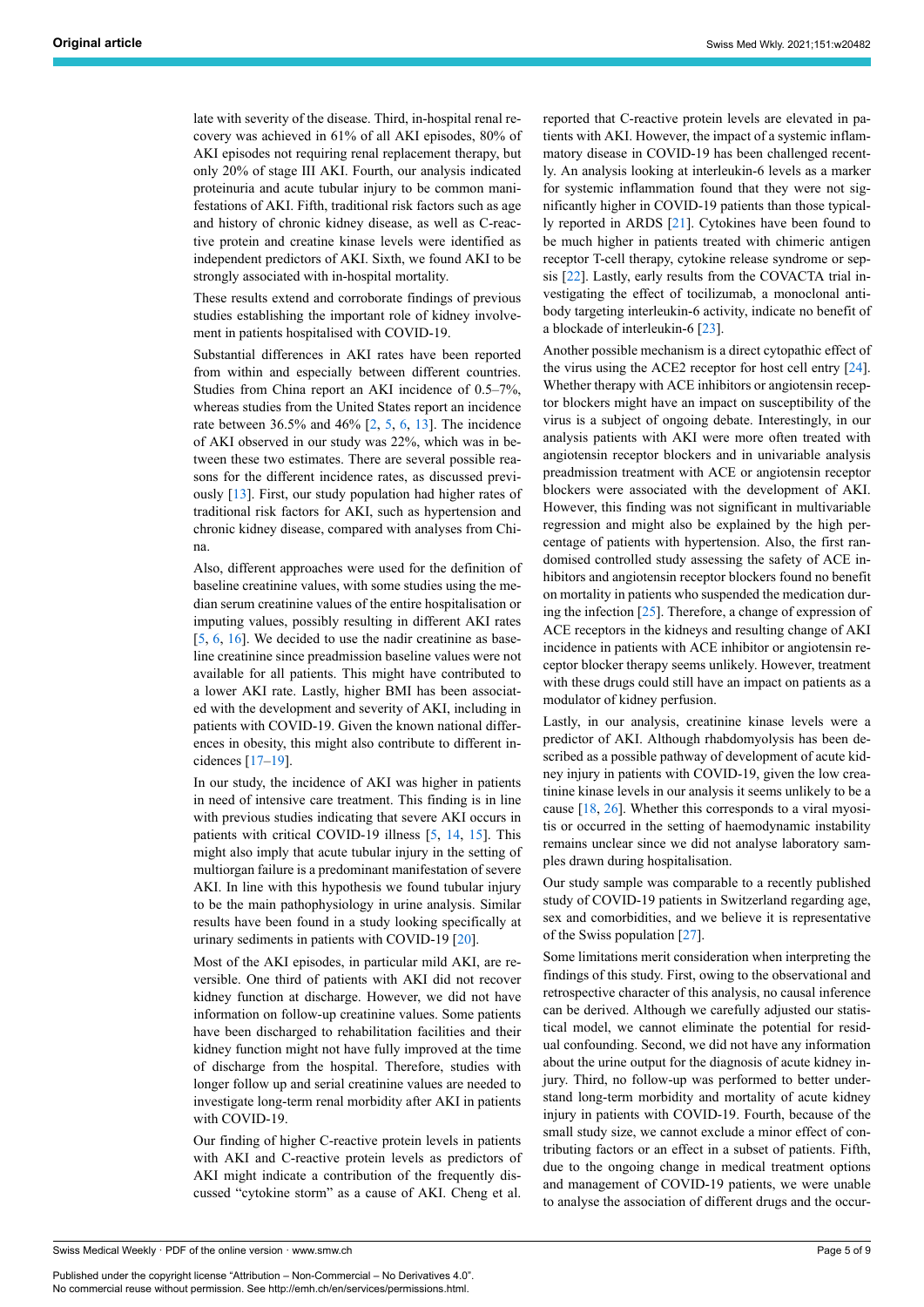<span id="page-5-10"></span>rence of and recovery from AKI. Lastly, we did not assess ethnicity for this analysis. However, since the vast majority of patients treated at the University of Basel are Caucasians, we do not believe that this would have changed the main results.

#### <span id="page-5-11"></span>**Conclusions**

<span id="page-5-12"></span>In conclusion, AKI is common in hospitalised patients with COVID-19, is mostly reversible in mild cases but has poor in-hospital recovery in advanced AKI stages. It is more often seen in patients with severe COVID-19 illness and correlates with the severity of the disease and is likely induced by acute tubular injury.

#### <span id="page-5-13"></span>**Acknowledgements**

<span id="page-5-14"></span>We would like to thank the hospital staff for their efforts during this pandemic, and thank all patients involved in this study.

#### **Disclosure statement**

<span id="page-5-15"></span>No financial support and no other potential conflict of interest relevant to this article was reported.

#### <span id="page-5-16"></span><span id="page-5-0"></span>**References**

- 1 Huang C, Wang Y, Li X, Ren L, Zhao J, Hu Y, et al. Clinical features of patients infected with 2019 novel coronavirus in Wuhan, China. Lancet. 2020;395(10223):497–506. doi: [http://dx.doi.org/10.1016/](http://dx.doi.org/10.1016/S0140-6736(20)30183-5) [S0140-6736\(20\)30183-5.](http://dx.doi.org/10.1016/S0140-6736(20)30183-5) [PubMed.](http://www.ncbi.nlm.nih.gov/entrez/query.fcgi?cmd=Retrieve&db=PubMed&list_uids=31986264&dopt=Abstract)
- <span id="page-5-24"></span><span id="page-5-1"></span>2 Guan WJ, Ni ZY, Hu Y, Liang WH, Ou CQ, He JX, et al.; China Medical Treatment Expert Group for Covid-19. Clinical Characteristics of Coronavirus Disease 2019 in China. N Engl J Med. 2020;382(18):1708–20. doi: [http://dx.doi.org/10.1056/NEJ-](http://dx.doi.org/10.1056/NEJMoa2002032)[Moa2002032.](http://dx.doi.org/10.1056/NEJMoa2002032) [PubMed](http://www.ncbi.nlm.nih.gov/entrez/query.fcgi?cmd=Retrieve&db=PubMed&list_uids=32109013&dopt=Abstract).
- <span id="page-5-18"></span><span id="page-5-17"></span><span id="page-5-2"></span>3 Cheng Y, Luo R, Wang K, Zhang M, Wang Z, Dong L, et al. Kidney disease is associated with in-hospital death of patients with COVID-19. Kidney Int. 2020;97(5):829–38. doi: [http://dx.doi.org/10.1016/](http://dx.doi.org/10.1016/j.kint.2020.03.005) [j.kint.2020.03.005](http://dx.doi.org/10.1016/j.kint.2020.03.005). [PubMed.](http://www.ncbi.nlm.nih.gov/entrez/query.fcgi?cmd=Retrieve&db=PubMed&list_uids=32247631&dopt=Abstract)
- <span id="page-5-3"></span>4 Diao B, Wang C, Wang R, Feng Z, Tan Y, Wang H, et al. Human Kidney is a Target for Novel Severe Acute Respiratory Syndrome Coronavirus 2 (SARS-CoV-2) Infection. medRxiv. 2020:2020.03.04.20031120.
- <span id="page-5-20"></span><span id="page-5-19"></span><span id="page-5-4"></span>5 Hirsch JS, Ng JH, Ross DW, Sharma P, Shah HH, Barnett RL, et al.; Northwell COVID-19 Research Consortium; Northwell Nephrology COVID-19 Research Consortium. Acute kidney injury in patients hospitalized with COVID-19. Kidney Int. 2020;98(1):209–18. doi: [http://dx.doi.org/10.1016/j.kint.2020.05.006.](http://dx.doi.org/10.1016/j.kint.2020.05.006) [PubMed](http://www.ncbi.nlm.nih.gov/entrez/query.fcgi?cmd=Retrieve&db=PubMed&list_uids=32416116&dopt=Abstract).
- <span id="page-5-21"></span><span id="page-5-5"></span>6 Chan L, Chaudhary K, Saha A, Chauhan K, Vaid A, Zhao S, et al. AKI in Hospitalized Patients with COVID-19. J Am Soc Nephrol. 2021;32(1):151–60. doi: [http://dx.doi.org/10.2215/CJN.12360720.](http://dx.doi.org/10.2215/CJN.12360720) [PubMed.](http://www.ncbi.nlm.nih.gov/entrez/query.fcgi?cmd=Retrieve&db=PubMed&list_uids=32883700&dopt=Abstract)
- <span id="page-5-22"></span><span id="page-5-6"></span>7 Vandenbroucke JP, von Elm E, Altman DG, Gøtzsche PC, Mulrow CD, Pocock SJ, et al.; STROBE initiative. Strengthening the Reporting of Observational Studies in Epidemiology (STROBE): explanation and elaboration. Ann Intern Med. 2007;147(8):W163-94. doi: [http://dx.doi.org/10.7326/0003-4819-147-8-200710160-00010-w1.](http://dx.doi.org/10.7326/0003-4819-147-8-200710160-00010-w1) [PubMed.](http://www.ncbi.nlm.nih.gov/entrez/query.fcgi?cmd=Retrieve&db=PubMed&list_uids=17938389&dopt=Abstract)
- <span id="page-5-23"></span><span id="page-5-7"></span>8 Kidney Disease: Improving Global Outcomes (KDIGO) Acute Kidney Injury Work Group. KDIGO Clinical Practice Guideline for Acute Kidney Injury. Kidney Inter. 2012;2:1–138.
- <span id="page-5-25"></span><span id="page-5-8"></span>Long TE, Helgadottir S, Helgason D, Sigurdsson GH, Gudbjartsson T, Palsson R, et al. Postoperative Acute Kidney Injury: Focus on Renal Recovery Definitions, Kidney Disease Progression and Survival. Am J Nephrol. 2019;49(3):175–85. doi: <http://dx.doi.org/10.1159/000496611>. [PubMed.](http://www.ncbi.nlm.nih.gov/entrez/query.fcgi?cmd=Retrieve&db=PubMed&list_uids=30699414&dopt=Abstract)
- <span id="page-5-9"></span>10 Ponikowski P, Voors AA, Anker SD, Bueno H, Cleland JGF, Coats AJS, et al.; ESC Scientific Document Group. 2016 ESC Guidelines for the diagnosis and treatment of acute and chronic heart failure: The Task Force for the diagnosis and treatment of acute and chronic heart failure of the European Society of Cardiology (ESC)Developed with the special contribution of the Heart Failure Association (HFA) of the ESC. Eur Heart

J. 2016;37(27):2129–200. doi: [http://dx.doi.org/10.1093/eurheartj/](http://dx.doi.org/10.1093/eurheartj/ehw128) [ehw128.](http://dx.doi.org/10.1093/eurheartj/ehw128) [PubMed.](http://www.ncbi.nlm.nih.gov/entrez/query.fcgi?cmd=Retrieve&db=PubMed&list_uids=27206819&dopt=Abstract)

- 11 Pavlou M, Ambler G, Seaman SR, Guttmann O, Elliott P, King M, et al. How to develop a more accurate risk prediction model when there are few events. BMJ. 2015;351:h3868. doi: [http://dx.doi.org/10.1136/](http://dx.doi.org/10.1136/bmj.h3868) [bmj.h3868](http://dx.doi.org/10.1136/bmj.h3868). [PubMed.](http://www.ncbi.nlm.nih.gov/entrez/query.fcgi?cmd=Retrieve&db=PubMed&list_uids=26264962&dopt=Abstract)
- 12 Zhou F, Yu T, Du R, Fan G, Liu Y, Liu Z, et al. Clinical course and risk factors for mortality of adult inpatients with COVID-19 in Wuhan, China: a retrospective cohort study. Lancet. 2020;395(10229):1054–62. doi: [http://dx.doi.org/10.1016/S0140-6736\(20\)30566-3](http://dx.doi.org/10.1016/S0140-6736(20)30566-3). [PubMed.](http://www.ncbi.nlm.nih.gov/entrez/query.fcgi?cmd=Retrieve&db=PubMed&list_uids=32171076&dopt=Abstract)
- 13 Cheng Y, Luo R, Wang X, Wang K, Zhang N, Zhang M, et al. The Incidence, Risk Factors, and Prognosis of Acute Kidney Injury in Adult Patients with Coronavirus Disease 2019. Clin J Am Soc Nephrol. 2020;15(10):1394–402. doi: <http://dx.doi.org/10.2215/CJN.04650420>. [PubMed](http://www.ncbi.nlm.nih.gov/entrez/query.fcgi?cmd=Retrieve&db=PubMed&list_uids=32963018&dopt=Abstract).
- 14 Zheng X, Yang H, Li X, Li H, Xu L, Yu Q, et al. Prevalence of Kidney Injury and Associations with Critical Illness and Death in Patients with COVID-19. Clin J Am Soc Nephrol. 2020;15(11):1549–56. doi: <http://dx.doi.org/10.2215/CJN.04780420>. [PubMed.](http://www.ncbi.nlm.nih.gov/entrez/query.fcgi?cmd=Retrieve&db=PubMed&list_uids=32943396&dopt=Abstract)
- 15 Russo E, Esposito P, Taramasso L, Magnasco L, Saio M, Briano F, et al.; GECOVID working group. Kidney disease and all-cause mortality in patients with COVID-19 hospitalized in Genoa, Northern Italy. J Nephrol. 2020. doi: [http://dx.doi.org/10.1007/s40620-020-00875-1.](http://dx.doi.org/10.1007/s40620-020-00875-1) [PubMed](http://www.ncbi.nlm.nih.gov/entrez/query.fcgi?cmd=Retrieve&db=PubMed&list_uids=33025516&dopt=Abstract).
- 16 Ng JH, Hirsch JS, Hazzan A, Wanchoo R, Shah HH, Malieckal DA, et al. Outcomes Among Patients Hospitalized With COVID-19 and Acute Kidney Injury. Am J Kidney Dis. 2021;77(2):204–215.e1. doi: <http://dx.doi.org/10.1053/j.ajkd.2020.09.002>. [PubMed.](http://www.ncbi.nlm.nih.gov/entrez/query.fcgi?cmd=Retrieve&db=PubMed&list_uids=32961245&dopt=Abstract)
- 17 Ng M, Fleming T, Robinson M, Thomson B, Graetz N, Margono C, et al. Global, regional, and national prevalence of overweight and obesity in children and adults during 1980-2013: a systematic analysis for the Global Burden of Disease Study 2013. Lancet. 2014;384(9945):766–81. doi: [http://dx.doi.org/10.1016/S0140-6736\(14\)60460-8.](http://dx.doi.org/10.1016/S0140-6736(14)60460-8) [PubMed.](http://www.ncbi.nlm.nih.gov/entrez/query.fcgi?cmd=Retrieve&db=PubMed&list_uids=24880830&dopt=Abstract)
- 18 Mohamed MMB, Lukitsch I, Torres-Ortiz AE, Walker JB, Varghese V, Hernandez-Arroyo CF, et al. Acute Kidney Injury Associated with Coronavirus Disease 2019 in Urban New Orleans. Kidney360. 2020;1(7):614–22. doi: [http://dx.doi.org/10.34067/KID.0002652020.](http://dx.doi.org/10.34067/KID.0002652020)
- 19 Beretta A. Obesity, inflammation and COVID-19. Swiss Med Wkly. 2020;150:w20349. [PubMed.](http://www.ncbi.nlm.nih.gov/entrez/query.fcgi?cmd=Retrieve&db=PubMed&list_uids=32812645&dopt=Abstract)
- 20 Hernandez-Arroyo CF, Varghese V, Mohamed MMB, Velez JCQ. Urinary Sediment Microscopy in Acute Kidney Injury Associated with COVID-19. Kidney360. 2020;1(8):819–23. doi: [http://dx.doi.org/](http://dx.doi.org/10.34067/KID.0003352020) [10.34067/KID.0003352020.](http://dx.doi.org/10.34067/KID.0003352020)
- 21 Sinha P, Matthay MA, Calfee CS. Is a "Cytokine Storm" Relevant to COVID-19? JAMA Intern Med. 2020;180(9):1152–4. doi: [http://dx.doi.org/10.1001/jamainternmed.2020.3313.](http://dx.doi.org/10.1001/jamainternmed.2020.3313) [PubMed.](http://www.ncbi.nlm.nih.gov/entrez/query.fcgi?cmd=Retrieve&db=PubMed&list_uids=32602883&dopt=Abstract)
- 22 Nadim MK, Forni LG, Mehta RL, Connor MJ, Jr, Liu KD, Ostermann M, et al. COVID-19-associated acute kidney injury: consensus report of the 25th Acute Disease Quality Initiative (ADQI) Workgroup. Nat Rev Nephrol. 2020. doi: [http://dx.doi.org/10.1038/s41581-020-00356-5.](http://dx.doi.org/10.1038/s41581-020-00356-5)
- 23 Furlow B. COVACTA trial raises questions about tocilizumab's benefit in COVID-19. Lancet Rheumatol. 2020;2(10):e592. doi: [http://dx.doi.org/10.1016/S2665-9913\(20\)30313-1](http://dx.doi.org/10.1016/S2665-9913(20)30313-1). [PubMed.](http://www.ncbi.nlm.nih.gov/entrez/query.fcgi?cmd=Retrieve&db=PubMed&list_uids=32929415&dopt=Abstract)
- 24 Li W, Moore MJ, Vasilieva N, Sui J, Wong SK, Berne MA, et al. Angiotensin-converting enzyme 2 is a functional receptor for the SARS coronavirus. Nature. 2003;426(6965):450–4. doi: [http://dx.doi.org/](http://dx.doi.org/10.1038/nature02145) [10.1038/nature02145.](http://dx.doi.org/10.1038/nature02145) [PubMed](http://www.ncbi.nlm.nih.gov/entrez/query.fcgi?cmd=Retrieve&db=PubMed&list_uids=14647384&dopt=Abstract).
- 25 Lopes R. Continuing versus suspending ACE inhibitors and ARBs: Impact of adverse outcomes in hospitalized patients with COVID-19--The BRACE CORONA Trial. ESC Congress 2020. [Accessed 2020 Oct 16] Available from: [https://www.escardio.org/Congresses-&-Events/ESC-](https://www.escardio.org/Congresses-&-Events/ESC-Congress/Congress-resources/Congress-news/hot-line-can-aceis-and-arbs-be-safely-continued-in-patients-hospitalised-with-covid-19-results-from-the-brace-corona-trial)[Congress/Congress-resources/Congress-news/hot-line-can-aceis-and](https://www.escardio.org/Congresses-&-Events/ESC-Congress/Congress-resources/Congress-news/hot-line-can-aceis-and-arbs-be-safely-continued-in-patients-hospitalised-with-covid-19-results-from-the-brace-corona-trial)[arbs-be-safely-continued-in-patients-hospitalised-with-covid-19-results](https://www.escardio.org/Congresses-&-Events/ESC-Congress/Congress-resources/Congress-news/hot-line-can-aceis-and-arbs-be-safely-continued-in-patients-hospitalised-with-covid-19-results-from-the-brace-corona-trial)[from-the-brace-corona-trial](https://www.escardio.org/Congresses-&-Events/ESC-Congress/Congress-resources/Congress-news/hot-line-can-aceis-and-arbs-be-safely-continued-in-patients-hospitalised-with-covid-19-results-from-the-brace-corona-trial).
- 26 Taxbro K, Kahlow H, Wulcan H, Fornarve A. Rhabdomyolysis and acute kidney injury in severe COVID-19 infection. BMJ Case Rep. 2020;13(9):e237616. doi: [http://dx.doi.org/10.1136/bcr-2020-237616.](http://dx.doi.org/10.1136/bcr-2020-237616) [PubMed](http://www.ncbi.nlm.nih.gov/entrez/query.fcgi?cmd=Retrieve&db=PubMed&list_uids=32878841&dopt=Abstract).
- Pellaud C, Grandmaison G, Pham Huu Thien HP, Baumberger M, Carrel G, Ksouri H, et al. Characteristics, comorbidities, 30-day outcome and in-hospital mortality of patients hospitalised with COVID-19 in a Swiss area - a retrospective cohort study. Swiss Med Wkly. 2020;150:w20314.doi: [http://dx.doi.org/10.4414/smw.2020.20314.](http://dx.doi.org/10.4414/smw.2020.20314) [PubMed](http://www.ncbi.nlm.nih.gov/entrez/query.fcgi?cmd=Retrieve&db=PubMed&list_uids=32662869&dopt=Abstract).

<span id="page-5-26"></span>Swiss Medical Weekly · PDF of the online version · www.smw.ch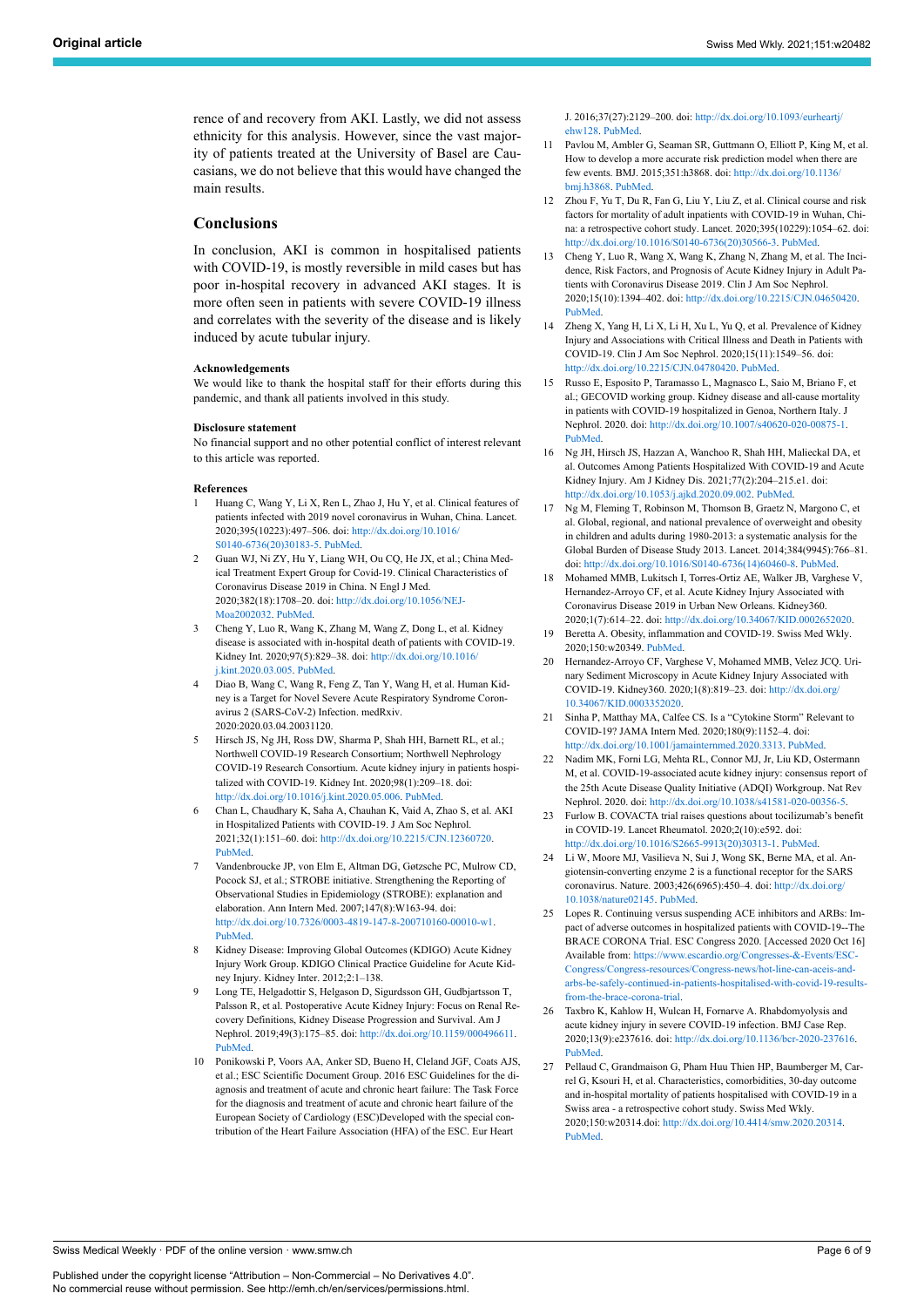### Appendix **Supplementary information**

**Table S1:** STROBE Statement Checklist.

|                           | Item no.                                                                                                                             | Recommendation                                                                                                                                                                                                     | Provided on page*                          |
|---------------------------|--------------------------------------------------------------------------------------------------------------------------------------|--------------------------------------------------------------------------------------------------------------------------------------------------------------------------------------------------------------------|--------------------------------------------|
| <b>Title and abstract</b> | 1                                                                                                                                    | (a) Indicate the study's design with a commonly used term in the title or the abstract                                                                                                                             |                                            |
|                           |                                                                                                                                      | (b) Provide in the abstract an informative and balanced summary of what was done<br>and what was found                                                                                                             | $\overline{2}$                             |
| Introduction              |                                                                                                                                      |                                                                                                                                                                                                                    |                                            |
| Background/rationale      | 2                                                                                                                                    | Explain the scientific background and rationale for the investigation being reported                                                                                                                               | 3                                          |
| Objectives                | 3                                                                                                                                    | State specific objectives, including any prespecified hypotheses                                                                                                                                                   | 3                                          |
| <b>Methods</b>            |                                                                                                                                      |                                                                                                                                                                                                                    |                                            |
| Study design              | 4                                                                                                                                    | Present key elements of study design early in the paper                                                                                                                                                            | 4                                          |
| Setting                   | 5                                                                                                                                    | Describe the setting, locations, and relevant dates, including periods of recruitment,<br>exposure, follow-up, and data collection                                                                                 | 4                                          |
| Participants              | 6<br>(a) Give the eligibility criteria, and the sources and methods of selection of partici-<br>pants. Describe methods of follow-up |                                                                                                                                                                                                                    | 4                                          |
|                           |                                                                                                                                      | (b) For matched studies, give matching criteria and number of exposed and unex-<br>posed                                                                                                                           | <b>NA</b>                                  |
| Variables                 | $\overline{7}$                                                                                                                       | Clearly define all outcomes, exposures, predictors, potential confounders, and ef-<br>fect modifiers. Give diagnostic criteria, if applicable                                                                      | 5                                          |
| Data sources/ measurement | 8                                                                                                                                    | For each variable of interest, give sources of data and details of methods of as-<br>sessment (measurement). Describe comparability of assessment methods if there<br>is more than one group                       | $4 - 5$                                    |
| Bias                      | 9                                                                                                                                    | Describe any efforts to address potential sources of bias                                                                                                                                                          | $5-6$                                      |
| Study size                | 10                                                                                                                                   | Explain how the study size was arrived at                                                                                                                                                                          | 4                                          |
| Quantitative variables    | 11                                                                                                                                   | Explain how quantitative variables were handled in the analyses. If applicable, de-<br>scribe which groupings were chosen and why                                                                                  | $5-6$                                      |
| Statistical methods       | 12                                                                                                                                   | (a) Describe all statistical methods, including those used to control for confounding                                                                                                                              | $5-6$                                      |
|                           |                                                                                                                                      | (b) Describe any methods used to examine subgroups and interactions                                                                                                                                                | NA                                         |
|                           |                                                                                                                                      | (c) Explain how missing data were addressed                                                                                                                                                                        | 6                                          |
|                           |                                                                                                                                      | (d) If applicable, explain how loss to follow-up was addressed                                                                                                                                                     | <b>NA</b>                                  |
|                           |                                                                                                                                      | (e) Describe any sensitivity analyses                                                                                                                                                                              | <b>NA</b>                                  |
| <b>Results</b>            |                                                                                                                                      |                                                                                                                                                                                                                    |                                            |
| Participants<br>13        |                                                                                                                                      | (a) Report numbers of individuals at each stage of study—eg numbers potentially<br>eligible, examined for eligibility, confirmed eligible, included in the study, completing<br>follow-up, and analysed            | 6                                          |
|                           |                                                                                                                                      | (b) Give reasons for non-participation at each stage                                                                                                                                                               | $\overline{4}$                             |
|                           |                                                                                                                                      | (c) Consider use of a flow diagram                                                                                                                                                                                 | <b>NA</b>                                  |
| 14<br>Descriptive data    |                                                                                                                                      | (a) Give characteristics of study participants (eg demographic, clinical, social) and<br>information on exposures and potential confounders                                                                        | https://doi.org/10.4414/<br>smw.2020.20314 |
|                           |                                                                                                                                      | (b) Indicate number of participants with missing data for each variable of interest                                                                                                                                | S <sub>2</sub>                             |
|                           |                                                                                                                                      | (c) Summarise follow-up time (eg, average and total amount)                                                                                                                                                        | NA                                         |
| Outcome data              | 15                                                                                                                                   | Report numbers of outcome events or summary measures over time                                                                                                                                                     | 6-8                                        |
| Main results              | 16                                                                                                                                   | (a) Give unadjusted estimates and, if applicable, confounder-adjusted estimates<br>and their precision (eg, 95% confidence interval). Make clear which confounders<br>were adjusted for and why they were included | Table 2                                    |
|                           |                                                                                                                                      | (b) Report category boundaries when continuous variables were categorized                                                                                                                                          | NA                                         |
|                           |                                                                                                                                      | (c) If relevant, consider translating estimates of relative risk into absolute risk for a<br>meaningful time period                                                                                                | NA                                         |
| Other analyses            | 17                                                                                                                                   | Report other analyses done—eg analyses of subgroups and interactions, and sen-<br>sitivity analyses                                                                                                                | NA                                         |
| <b>Discussion</b>         |                                                                                                                                      |                                                                                                                                                                                                                    |                                            |
| Key results               | 18                                                                                                                                   | Summarise key results with reference to study objectives                                                                                                                                                           | 9                                          |
| Limitations               | 19                                                                                                                                   | Discuss limitations of the study, taking into account sources of potential bias or im-<br>precision. Discuss both direction and magnitude of any potential bias                                                    | 12                                         |
| Interpretation            | 20                                                                                                                                   | Give a cautious overall interpretation of results considering objectives, limitations,<br>multiplicity of analyses, results from similar studies, and other relevant evidence                                      | 9-12                                       |
| Generalisability          | 21                                                                                                                                   | Discuss the generalisability (external validity) of the study results                                                                                                                                              |                                            |
| Other information         |                                                                                                                                      |                                                                                                                                                                                                                    |                                            |
| Funding                   | 22                                                                                                                                   | Give the source of funding and the role of the funders for the present study and, if<br>applicable, for the original study on which the present article is based                                                   | 13                                         |

\* Page numbers refer to the submitted manuscript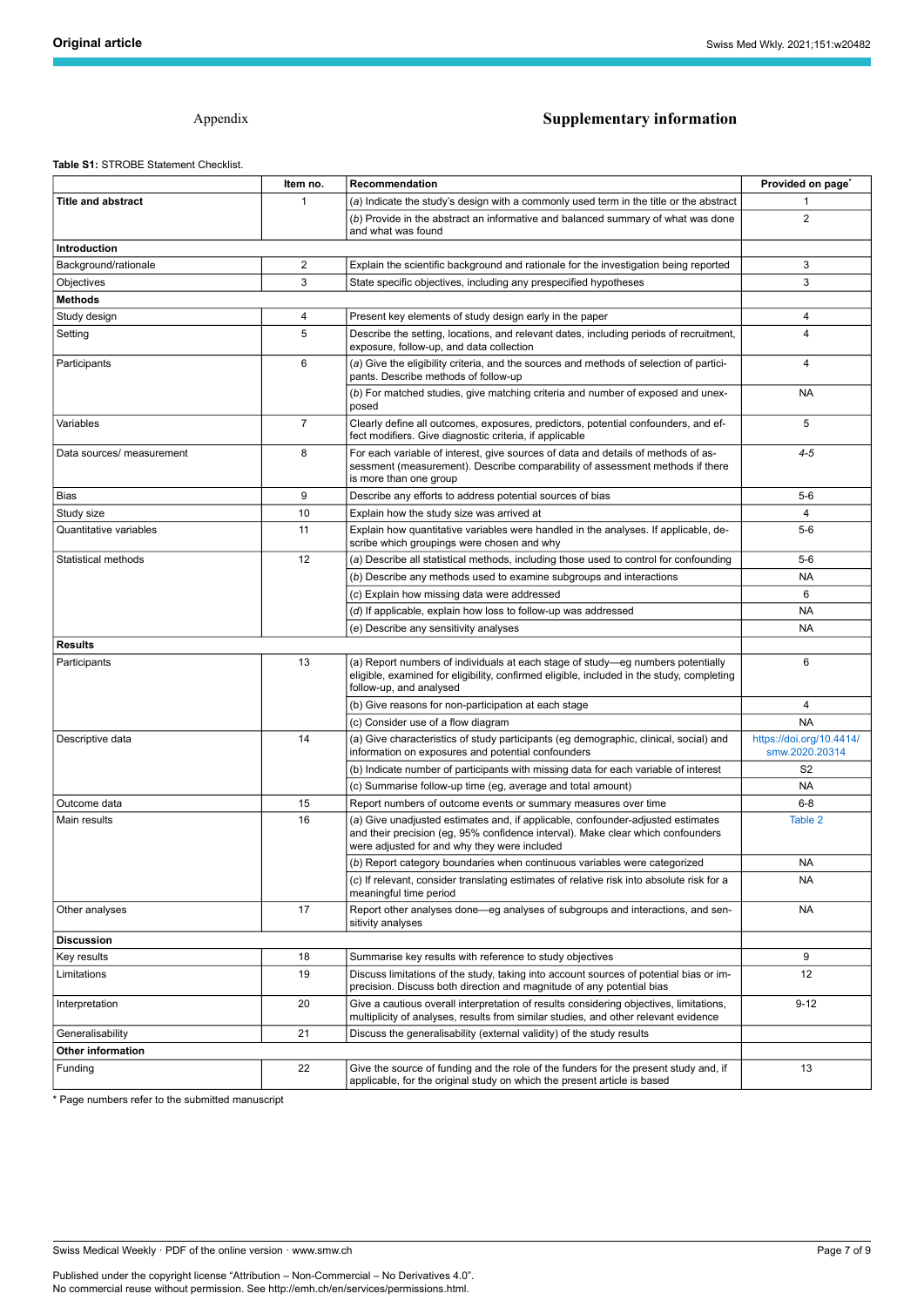#### <span id="page-7-0"></span>**Table S2:** Missing values.

| Variable                                | Number of missing values ( $n = 188$ ) |
|-----------------------------------------|----------------------------------------|
| Age                                     | $\mathbf 0$                            |
| Male                                    | 0                                      |
| <b>CKD</b>                              | 0                                      |
| Hypertension                            | 0                                      |
| <b>Diabetes</b>                         | $\mathbf 0$                            |
| Chronic heart failure                   | $\mathbf 0$                            |
| COPD/asthma                             | $\mathbf 0$                            |
| Active cancer                           | $\mathbf 0$                            |
| Coronary artery disease                 | 0                                      |
| Peripheral artery disease               | $\pmb{0}$                              |
| <b>BMI</b>                              | 112                                    |
| Haemoglobin                             | $\overline{\mathbf{c}}$                |
| White blood cell count                  | 2                                      |
| Lymphocyte count                        | 8                                      |
| Platelet count                          | $\overline{\mathbf{c}}$                |
| C-reactive protein                      | $\overline{\mathbf{c}}$                |
| D-dimer                                 | 63                                     |
| Lactate dehydrogenase                   | 19                                     |
| Creatinine kinase                       | 5                                      |
| Sodium                                  | $\overline{2}$                         |
| Potassium                               | 2                                      |
| Serum creatinine                        | $\mathbf 0$                            |
| Blood urea nitrogen                     | 5                                      |
| Angiotensin converting-enzyme inhibitor | $\mathbf 0$                            |
| Angiotensin II receptor blocker         | 0                                      |
| Loop diuretic                           | $\mathbf 0$                            |
| Thiazide                                | 0                                      |
| Diuretics other                         | $\mathbf 0$                            |
| Length of stay                          | 0                                      |

BMI = body mass index; CKD = chronic kidney disease; COPD = chronic obstructive pulmonary disease



Swiss Medical Weekly · PDF of the online version · www.smw.ch